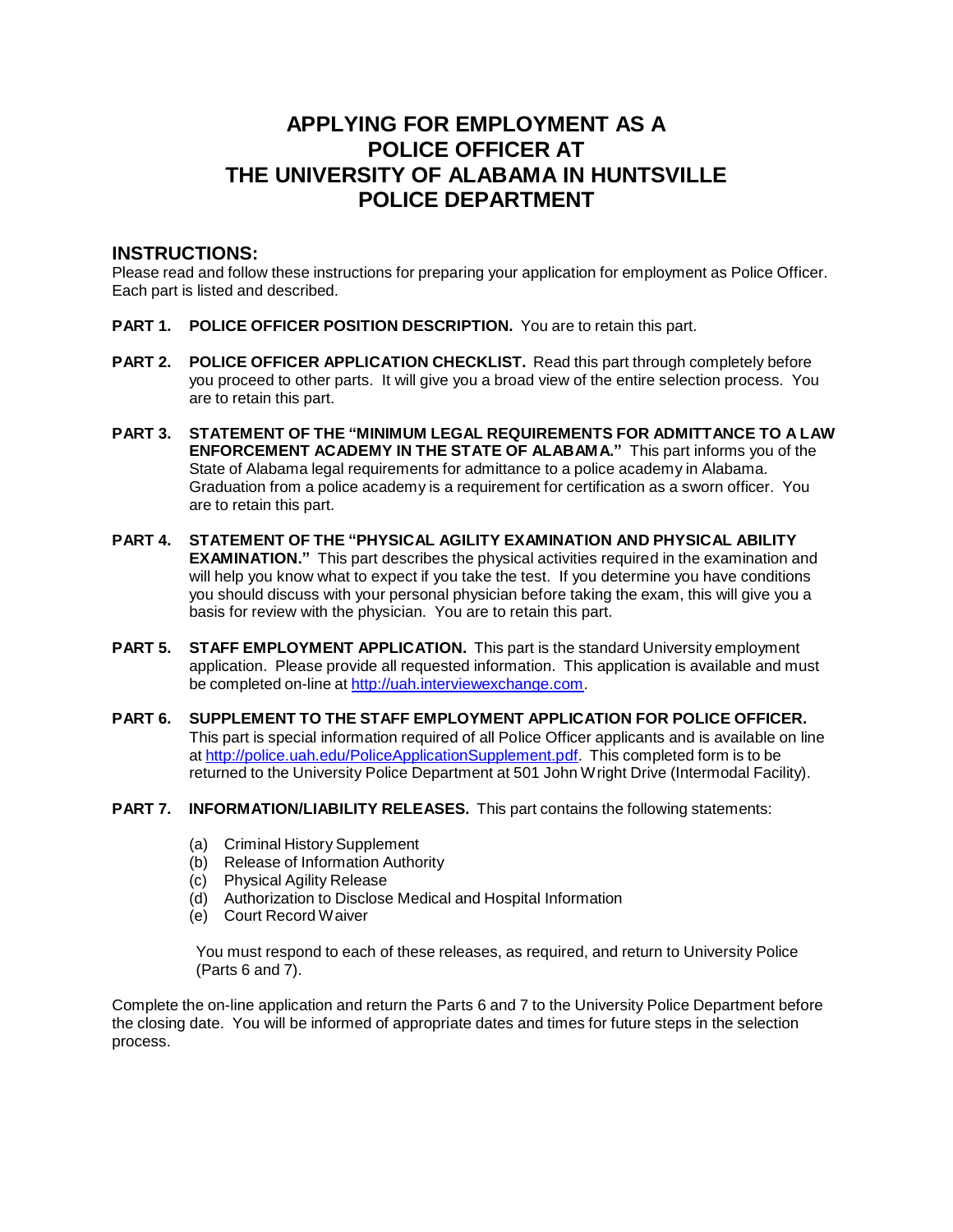# **POSITION DESCRIPTION – POLICE OFFICER**

**POSITION SUMMARY –** The police officer, with moderate supervision, performs law enforcement duties and provides services that enables The University of Alabama in Huntsville to achieve its mission. This position must successfully complete the Recruit Orientation Period, the Alabama Peace Officers Standards and Training Commission's (APOSTC) minimum standards academy and The University of Alabama in Huntsville Police Department police officer field training program. After completion of these training activities, the position has a 1040 hour probationary period of field assignment duty.

# **DUTIES AND RESPONSIBILITIES**

- 1. Respond to calls for service including emergencies and determine a proper lawful resolution including the enforcement of local, state, and federal laws or ordinances and affecting the arrest of offenders when necessary.
- 2. Perform preventive patrol by operating police patrol vehicle, police bicycle, and/or foot patrol including enforcing traffic laws and citing offenders.
- 3. Meet with complainants/victims, complete incident/offense reports, and conduct preliminary investigations.
- 4. Investigate vehicular/pedestrian accidents and complete required reports.
- 5. Testify in court on criminal, traffic, and/or civil matters.
- 6. Operate radio equipment and emergency equipment including siren, lights, p.a., mobile radios and walkie-talkies in accordance with established departmental procedures.
- 7. Conduct security checks of facilities and grounds.
- 8. Enforce University rules and regulations as they apply to parking, traffic, safety, etc.
- 8. Direct traffic.
- 9. Attend in-service and specialized training.
- 10. Perform any other task necessary for the University to accomplish its mission.

## **PHYSICAL DEMANDS**

The physical demands for a police officer are considerable. In-service training and physical training take place on a daily, weekly, and monthly routine. Officers must be fit enough to be able to go from a sedentary position to a 100% physical exertion without time to warm-up. Specific demands are listed below.

## Physical Effort

Pursue fleeing suspects on foot or by police bicycle both day and night in unfamiliar terrain. Use body force to gain entrance through barriers to search, seize, investigate, and/or rescue. Subdue resisting subjects using hands and feet while employing defensive tactics maneuvers. Climb over obstacles; climb through openings; jump down from elevated surfaces; jump over obstacles, ditches and streams; and crawl in confined areas to pursue, search, investigate and/or rescue. Conduct searches of buildings and large outdoor areas which may involve walking and/or standing for long periods of time and which requires the ability to distinguish color and perceive shapes. Affect an arrest, forcibly if necessary, using handcuffs and other restraints. Load, unload, aim, and fire handguns, shotguns, and other agency firearms from a variety of body positions in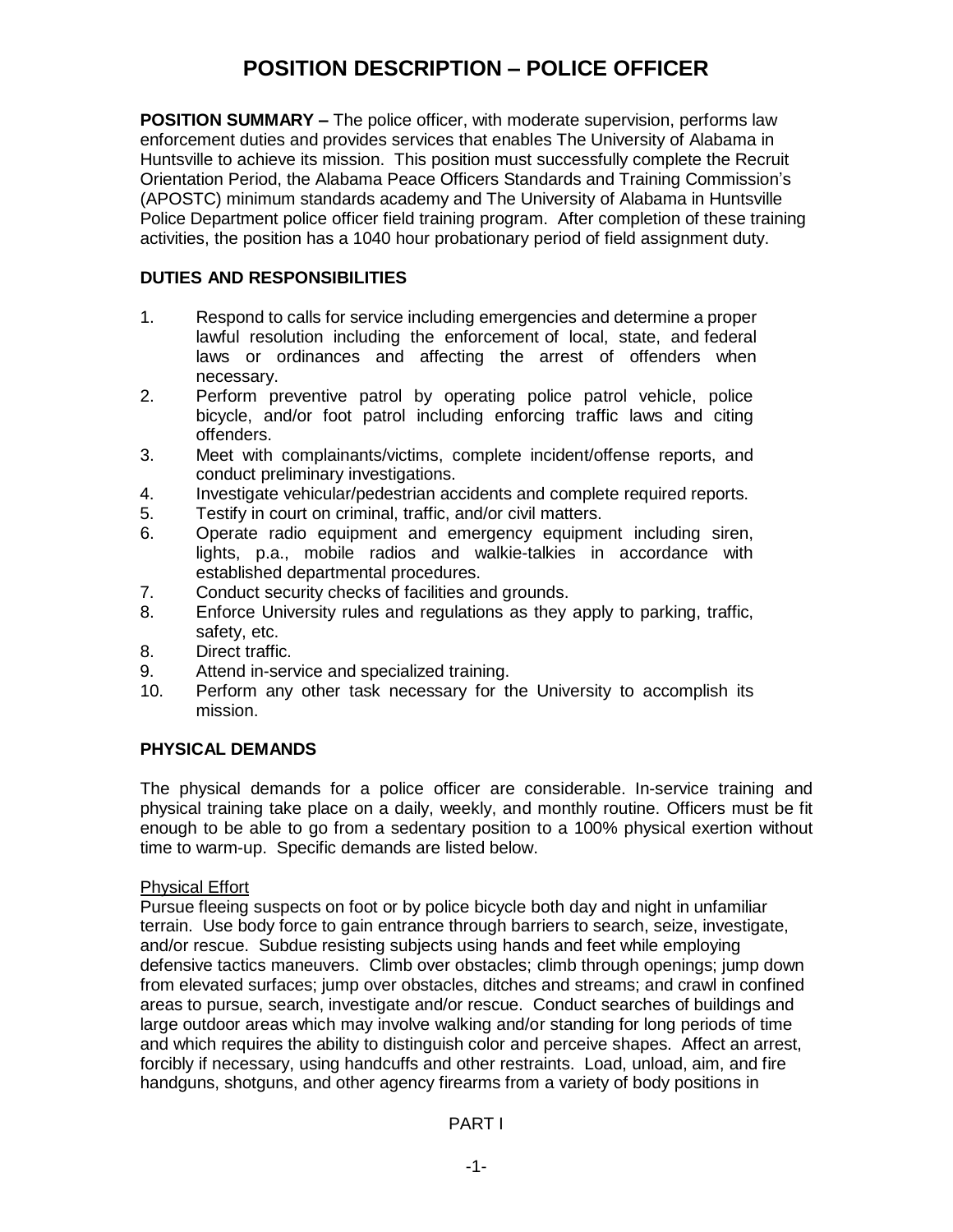# **POSITION DESCRIPTION – POLICE OFFICER**

situations that justify the use of deadly force while maintaining emotional control under extreme stress. Perform tasks which require lifting, carrying, or dragging people or heavy objects while performing arrest, rescue or general patrol functions. Conduct police duties during special events requiring standing for extended period of times and providing visual and audio surveillance so as to be alert and responsive to requests for service.

# **WORKING CONDITIONS**

The working conditions for a police officer are varied. Officers work day, evening, and night hours. Each schedule has its own set of conditions. Common to all work schedules for officers is the unpredictability of events. Officers work primarily outside with the extremes of weather present. However, duties and assignments require entering and exiting vehicles and buildings on numerous occasions throughout a work schedule. Officers are assigned duties requiring foot patrol, bicycle patrol, and/or vehicular patrol. Foot and bicycle patrol require considerable physical exertion. Vehicle patrol during the day requires operation of vehicle in extremely congested, stressful conditions. Night hour vehicular patrol requires operation in limited and dim light conditions. Operation of emergency equipment requires the officers to be exposed to high levels of noise and visual strain. Officers responding to accident, emergency, or crime scene risk exposure to chemical substances and contagious diseases. The working conditions for officers expose them to emotional concerns. Officers view first hand, accident victims, suicide victims, and crime victims. Verbal abuse and criticism adds considerable stress to the officers.

## **POSITION SPECIFICATION**

- 1. Education: High School Degree or Equivalent Required
- 2. Experience: Must be APOST certified within 6 months of date of employment or if previously certified by the state, show proof at time of appointment.
- 3. Certification/Registration/Licensing: Must have valid Alabama driver's license.
- 4. Ability: To train and learn new methodologies, concepts, theories, and principles. To perform physical skills necessary to affect arrest by force if necessary, perform law enforcement duties and maintain health under stressful working conditions. To be able to work extra hours and/or call-out duty with little advance notice.
- 5. Other: Must be able to work shifts of 10 hours or more on a given day. Must be a U.S. Citizen.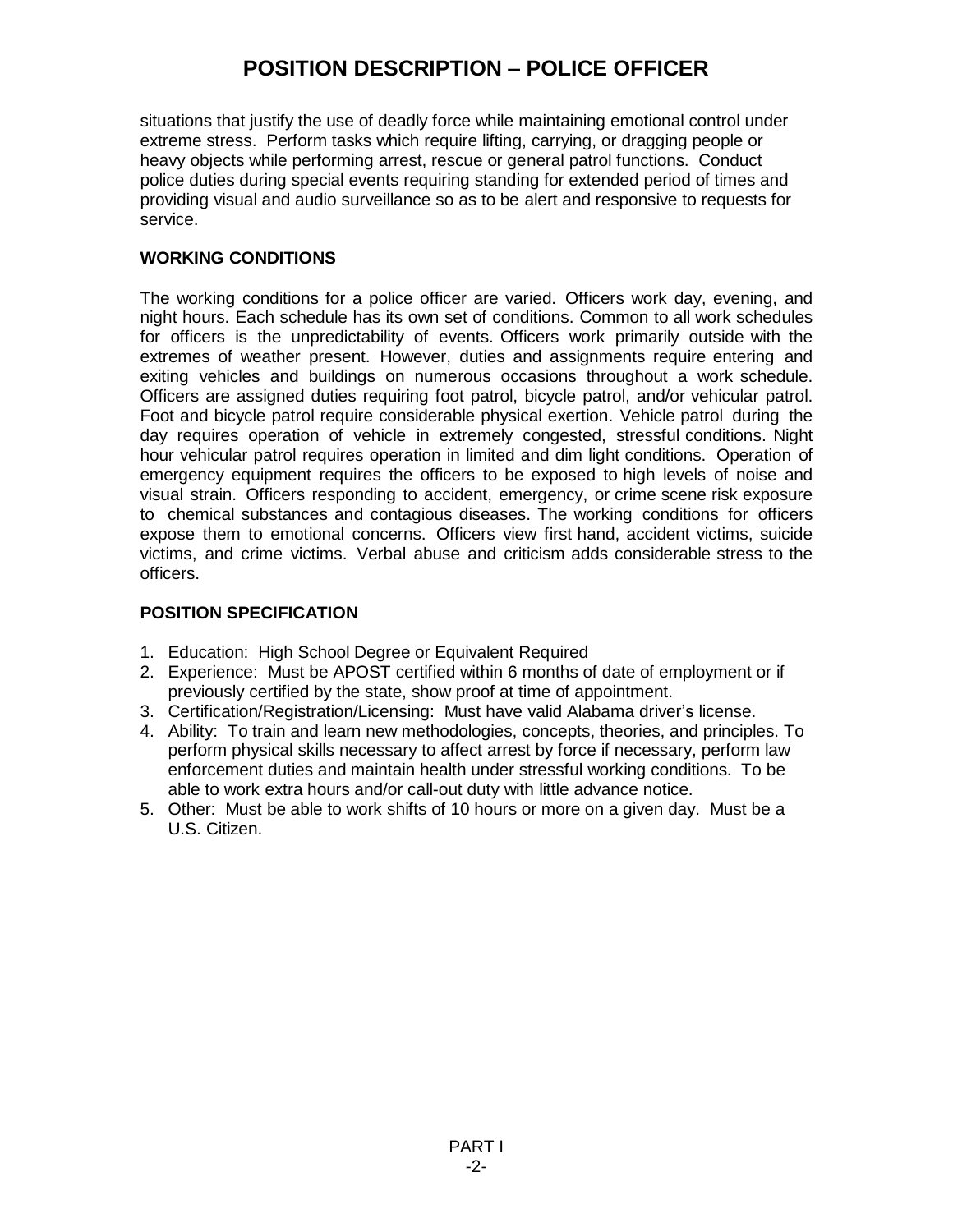# **THE UNIVERSITY OF ALABAMA IN HUNTSVILLE POLICE DEPARTMENT POLICE OFFICER APPLICANT CHECKLIST**

The following is a brief description of the applicant processing procedure for police officer at The University of Alabama in Huntsville. You will be given an opportunity to ask questions at the time you make application and will be fully informed of necessary steps to apply for police officer employment. If at any point you do not wish to continue as an applicant for employment, please notify a member of the University Staff Employment Office.

#### **1. COMPLETE THE APPLICATION FORM, PROVIDE INFORMATION RELEASES, AND BE INFORMED OF THE SELECTION PROCESSES.**

At this step you are required to read and otherwise be informed of the selection process for appointment as Police Officer at The University of Alabama in Huntsville, to provide complete information on the application form and to sign information releases necessary for UAHPD to conduct the required background investigation. Personnel of the Staff Employment Office will assist you in the preparation of your application at this point in the process.

#### **2. SUBJECT TO BACKGROUND INVESTIGATION.**

The background investigation will be conducted by The University of Alabama in Huntsville Police Department. The scope of the investigation will include investigation of all legal requirements mandated by State Law and other considerations which are indicative of satisfactory police officer job performance. Failure to meet the legal requirements will result in disqualification. Applicants disqualified will be notified in writing.

### **3. PHYSICAL AGILITY EXAMINATION.**

Applicants successfully passing the previous steps will be notified of the results and informed of the date, time, and place for taking the physical agility examination. The exam will be administered by a member(s) of UAHPD or their agents and will be at no cost to the applicant. Please read and be familiar with the statements entitled "Physical Agility Examination" given to you at the time you made application. Failure to pass the examination as described will result in disqualification. Applicants disqualified will be notified in writing.

### **4. TAKE THE WRITTEN EXAMINATION FOR LAW ENFORCEMENT OFFICER.**

You will be notified of the date, time, place, and cost (if any) for taking an examination. The test has a possible score of 100 and will represent 50% of the total composite score. Failure to obtain at least a score of 60 on each section of the examination will result in disqualification. Applicants disqualified will be notified in writing.

#### **5. REVIEW BOARD.**

The review board will consist of at least three (3) members of the University community. The members will review all components of pre-employment documentation provided by the applicant and other applicant information obtained prior to the interview. The board will jointly conduct an interview of all applicants who have successfully met the qualification requirements in the selection process. Members of the board will assess applicant qualifications based on job requirements, applicant's documentation, and oral interview. Points will be assigned for: (1) Education; (2) Employment History; (3) Physical Abilities; (4) Mental Abilities; (5) Interest in Police Work; and (6) Composite Skills Related to Police Work. The maximum possible score is 100 points. Scores will be added and the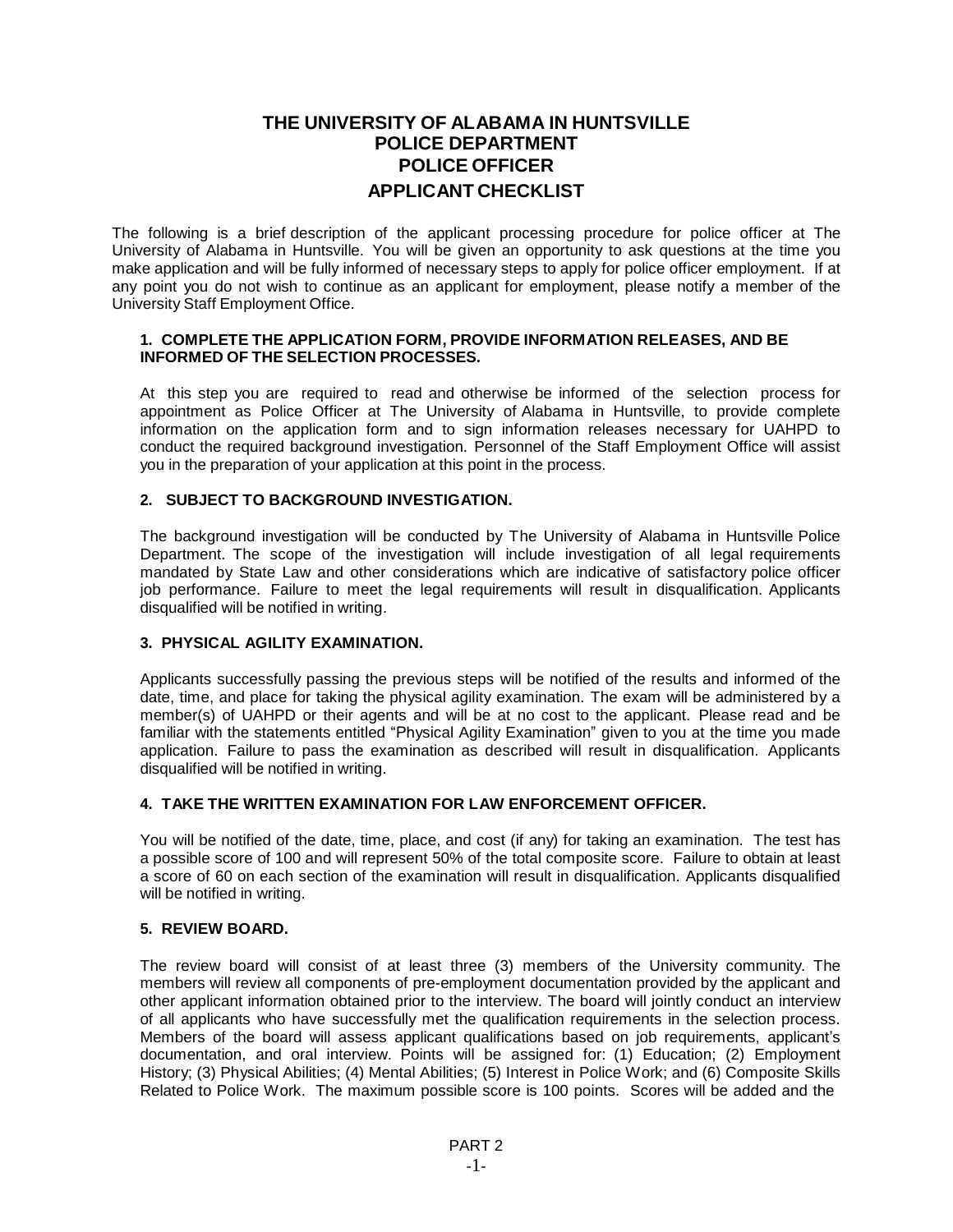total will be divided by the number of board review members participating. The review board score will account for 50% of the total composite score.

### **6. POLICE OFFICER CANDIDATE LIST.**

All applicants completing the processing steps will be informed of their composite score and ranking. This list will normally serve as the Officer Candidate List for a period of six months; however, the effective period of the candidate list may be adjusted at the discretion of the Chief of Police.

### **7. CHIEF'S INTERVIEW EVALUATION AND SELECTION.**

At the time a vacancy occurs, the Chief of Police may interview candidates who rank in the top ten positions on the Police Officer Candidate List. Before the Chief interviews a candidate, the candidate may be required to take the Physical Ability test and meet the minimum standards. The Chief has the discretion to determine who will take the Physical Ability test based on current or prior certification with the Alabama Peace Officers Standards and Training Commission (APOSTC). When a vacancy occurs, the candidate will be notified of a test location and date. A candidate who meets (or has met if currently or previously certified by APOSTC) the minimum standards of the Physical Ability test is scheduled for an interview with the Chief. In the interview, the Chief will give consideration to the job requirements and the applicant's documentation, including testing and the review board evaluation. An offer of conditional employment will be made to one candidate in the top ten. The candidate must then pass a physical examination and a drug screening. Additional personal information will be required. The conditional nature of the appointment will be fully explained and a Conditional Offer of Employment Agreement signed. During the conditional employment period, candidates will undergo a psychological examination.

### **UPDATE TO THE POLICE OFFICER CANDIDATE LIST.**

The maintenance cycle for revision and update of the candidate list is normally 6 months. The dates of beginning a new recruiting cycle will be announced. You will be informed of the screening process dates. If you previously qualified and were not hired and wish to be considered as a candidate in the next cycle, you will be informed that a new recruitment is in process wherein you may reapply. You will again be given instructions for reapplying and given the opportunity to update all applicant information.

### **FAILURE TO ACHIEVE MINIMUM STANDARD.**

If an applicant fails to achieve the minimum standard of any portion of the selection process, the applicant may reapply for consideration during the next recruitment cycle.

If you have any questions, please contact the staff of the University Staff Employment Office in person or at telephone number (256) 824-6545. Thank you for giving The University of Alabama in Huntsville the opportunity to consider your qualifications for employment as a police officer with the Police Department.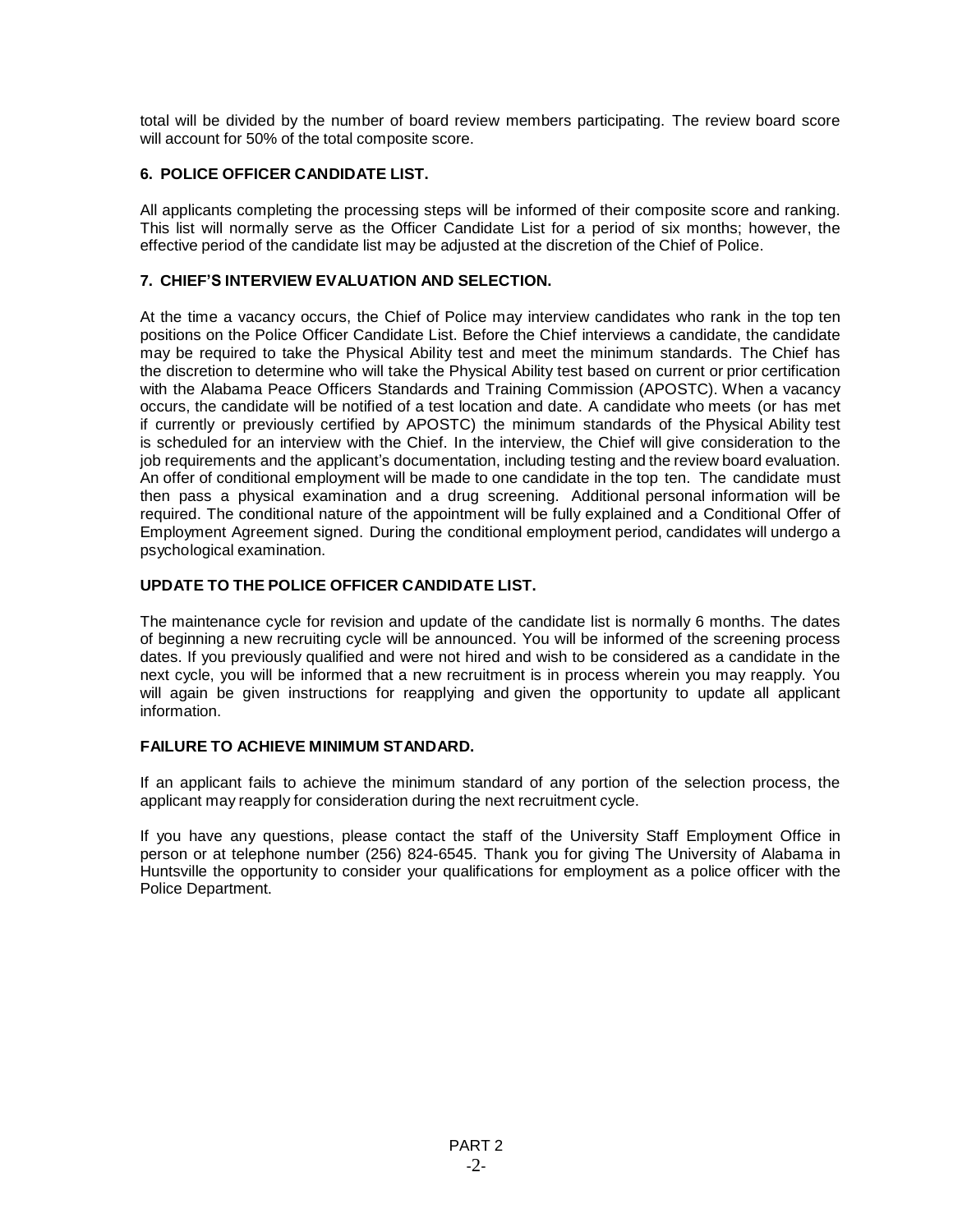### **MINIMUM LEGAL REQUIREMENTS FOR APPOINTMENT AS A LAW ENFORCEMENT OFFICER IN THE STATE OF ALABAMA**

The following requirements are mandated by state law and are coded and indexed administrative procedures which include promulgated rules of the State of Alabama, Alabama Peace Officers Standards and Training Commission. The qualification requirements listed below are minimum requirements for the initial employment by law enforcement agencies in the State of Alabama. The University of Alabama in Huntsville is such an agency, and is required to abide by such standards, rules, and regulations of the commission. In addition to these requirements, there are other requirements specified by the Commission required of the employer which are included in the administrative procedures/rules and regulations dated September 29, 1983, and not listed below. Unless otherwise indicated, these requirements are dated effective September 29, 1983 and the authority for such requirements is Title 36- 21-41 and Title 36-21-45.

#### **RULE 650-X-2-.02 AGE**

The applicant shall not be less than 19 years old.

Authority: CodeofAlabama1975, §36-21-40, §36-21-51. Effective Date: September 29, 1983.

### **RULE 650-X-2-.03 EDUCATION REQUIREMENT**

The applicant shall have graduated and received a regular or advanced high school diploma as approved by the Alabama State Department of Education. In the instance of a private high school diploma, the diploma must be the equivalent to the regular or advanced diploma issued by the public schools in Alabama and approved by the State Board of Education. A certificate of high school equivalency (GED) issued by General Education Development is acceptable. Correspondence or mail order high school diplomas or certificates are not acceptable.

Authority: CodeofAlabama1975, §36-21-40, §36-21-51. Effective Date: September 29, 1983. Effective Date: February 24, 2000.

### **RULE 650-X-2-.04 PHYSICAL QUALIFICATIONS**

The applicant shall be certified by a licensed physician, designated by the appointing authority, as in good health and physically fit for the performance of the duties of a law enforcement officer.

Authority: CodeofAlabama1975, §36-21-40, §36-21-51. Effective Date: September 29, 1983. Amended: June 12, 1995. Amended: May 9, 1997.

#### **RULE 650-X-2-.05 CHARACTER**

- 1. The applicant shall be a person of good moral character and reputation;
- 2. Conviction of any felony pursuant to any state or federal law shall be a complete and absolute bar to certification, employment, appointment or approval as a law enforcement officer.
	- a. The existence of a pardon does not nullify a conviction for the purpose of this Rule.
	- b. An applicant having pleaded guilty or nolo contendere to any felony pursuant to state or federal law is not eligible for certification, employment, appointment or approval as a law enforcement officer, notwithstanding suspension of sentence or withholding of adjudication.
	- c. Conviction of any conduct, including by a plea of guilty or nolo contendere, in any other jurisdiction that would have constituted a felony in Alabama and been punishable by a sentence exceeding one year in Alabama shall be a complete and absolute bar to certification, employment, appointment or approval as a law enforcement officer, notwithstanding suspension of sentence, withholding of adjudication or the existence of a pardon.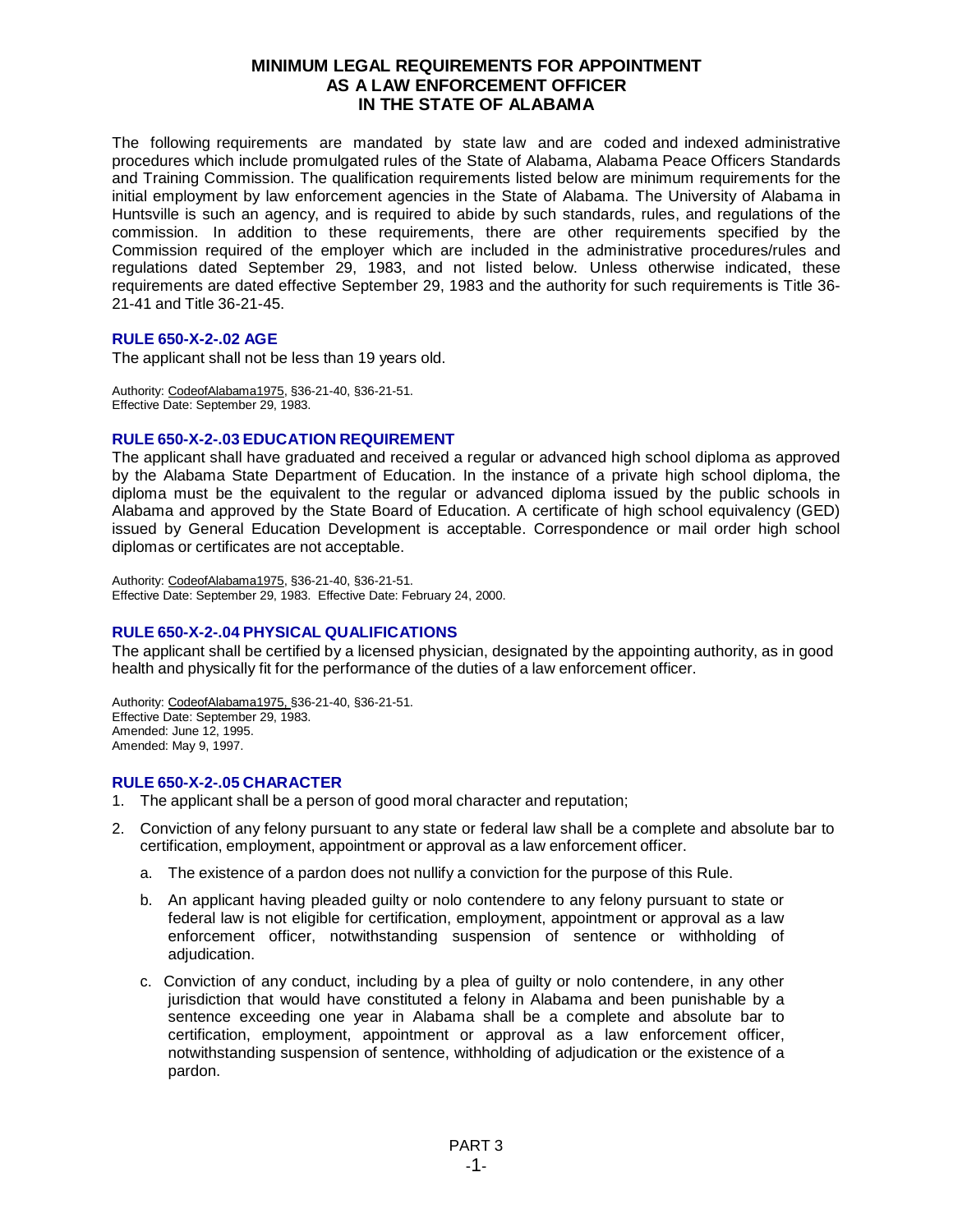### **MINIMUM LEGAL REQUIREMENTS FOR APPOINTMENT AS A LAW ENFORCEMENT OFFICER IN THE STATE OF ALABAMA**

- 3. Conviction of a misdemeanor pursuant to any municipal, state or federal law shall not automatically disqualify a person as a law enforcement officer. Such a conviction may be considered as a factor among several in evaluating fitness as a law enforcement officer, which factors shall include but not be limited to the nature and gravity of the offense or offenses, the time that has passed since the conviction and/or completion of the sentence and the nature of the job held or sought and such other factors as to affect the applicant's character. In the case of a misdemeanor conviction, involving a guilty plea or plea of nolo contendere, involving force, violence, moral turpitude, perjury, or false statements, notwithstanding suspension of sentence or withholding of adjudication, results of psychological testing shall also be considered as a factor in considering the applicant's fitness as a law enforcement officer.
- 4. Adjudication as a youthful offender or juvenile shall not be considered as a conviction for the purpose of these Rules.
- 5. Any person who is prohibited by state or federal law from owning, possessing, or carrying a firearm, including but not limited to a pistol, handgun, rifle or shotgun, shall not be employed or certified as a law enforcement officer.
- 6. The arrest of any certified law enforcement officer, provisionally appointed law enforcement officer, or applicant for any felony or misdemeanor offense shall be immediately reported to the Commission by the employing agency, arresting agency and the law enforcement officer.

Applicants who falsify their application must wait two years to be eligible to submit a new application package requesting to attend the academy.

Authority: CodeofAlabama1975, §36-21-46. Effective Date: September 29, 1983. Amended June 12, 1995. Amended: February 4, 1999. Amended: March 14, 2002.

### **RULE 650-X-2-.06 APPLICANTS TO BE CITIZENS**

The applicant must be a citizen of the United States.

Authority: CodeofAlabama1975, §36-21-40, §36-21-51. Effective Date: September 29, 1983.

#### **RULE 650-X-2-.07 DISCHARGE FROM ARMED SERVICES**

If an applicant has been a member of the armed forces of The United States, the discharge must be under honorable conditions.

Authority: CodeofAlabama1975, §36-21-45, §36-21-46. Effective Date: September 29, 1983. Amended: February 4, 1999.

#### **RULE 650-X-2-.08 DRIVER'S LICENSE**

The applicant must have a valid Driver's License.

Authority: CodeofAlabama1975, §36-21-40, §36-21-51. Effective Date: September 29, 1983.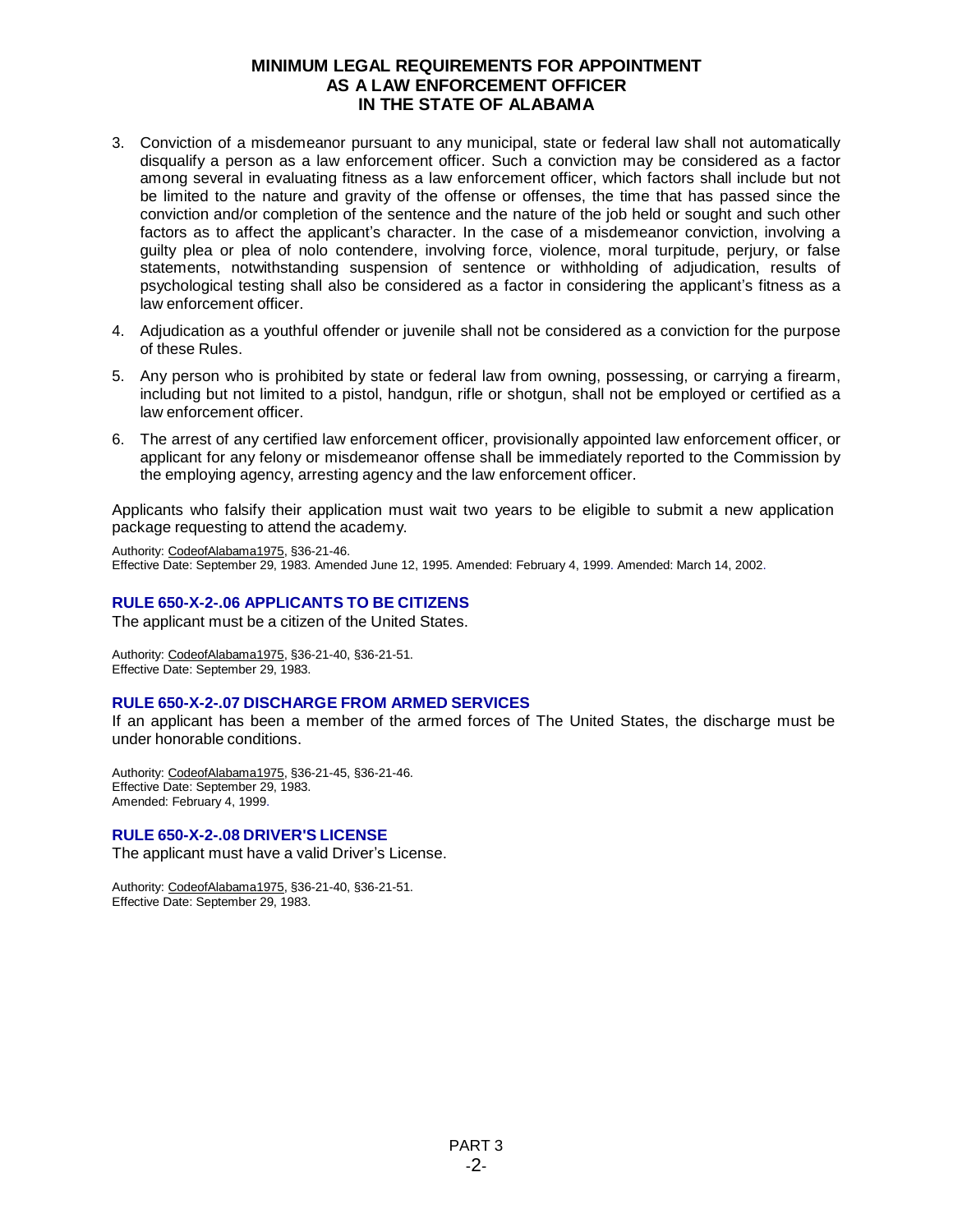#### **GENERAL INFORMATION**

You will be required to pass a test of physical agility as a condition of employment. The examination will be conducted by the University of Alabama in Huntsville Police Department. You will be notified of the date, time and place for test.

#### **WHAT DOES THE PHYSICAL AGILITY TEST INVOLVE?**

This test has been devised to simulate certain specific activities routinely expected of a police officer on patrol or traffic assignment, and consists of seven events designated to measure minimum levels of endurance, strength, agility, and coordination.

1. **CLIMBING** - This is essentially a wall surmount and is intended to measure agility and coordination. It consists of a fence six feet in height made of chain link, wood, etc. It is typical of the type commonly found around numerous business establishments.

The candidates are instructed to run a total of 25 yards then surmount the fence in any manner they wish so long as it is a solo effort. The student may have the option of climbing a chain link or wood fence.

- 2. **RUNNING** The candidate must run a total of 75 yards to the next position.
- 3. **WEIGHT DRAG** The candidate is required to run 50 feet then lift, pull, or drag a dead weight object approximately the 165 pound weight of an average male for a distance of 15' feet. This test is designed to gauge the candidate's ability to extricate a human being from an automobile, burning building, etc.
- 4. **BALANCE** The balance test requires running a total of 25 yards, surmounting of 6" by 7" beam suspended 1' in the air and walking a distance of 15 feet. At the end of the beam the candidate is required to jump the 1 foot distance to the ground and run an additional 25 yards.

The balance beam is a combination test demonstrating the ability to maintain balance while moving forward on a narrow beam and to a flat surface again. Minimum levels of both balance and coordination are required.

This test simulates any number of job-related activities such as jumping down from porches, stairs, walking along walls, rafters, pipes or beams while in foot pursuit or checking buildings for suspects.

- 5. **PUSHING** This test involves pushing a vehicle a distance of 15 feet on a paved, level surface with the gears in neutral. A driver will remain inside the vehicle at all times as a safety factor.
- 6. **CRAWLING** The candidate must run a total of 25 yards, crawl through an obstacle approximate 24" square and then run an additional 25 yards.

This insures that a candidate has sufficient body mobility to crawl through or under an obstacle the approximate size of a residential window.

7. **RUNNING** - A period of running is incorporated into each of the six events previously outlined to simulate the apprehension and control of a fleeing suspect.

### **AM I IN CONDITION TO TAKE THE TEST?**

The test requires you to put forth a significant amount of effort, but is not dangerous if you are in reasonably good condition. It is recommended that candidates who get little exercise make a special effort to get themselves into proper condition prior to the test. Any pre-existing illness or injury that could be aggravated by this test should be reported to the test coordinator.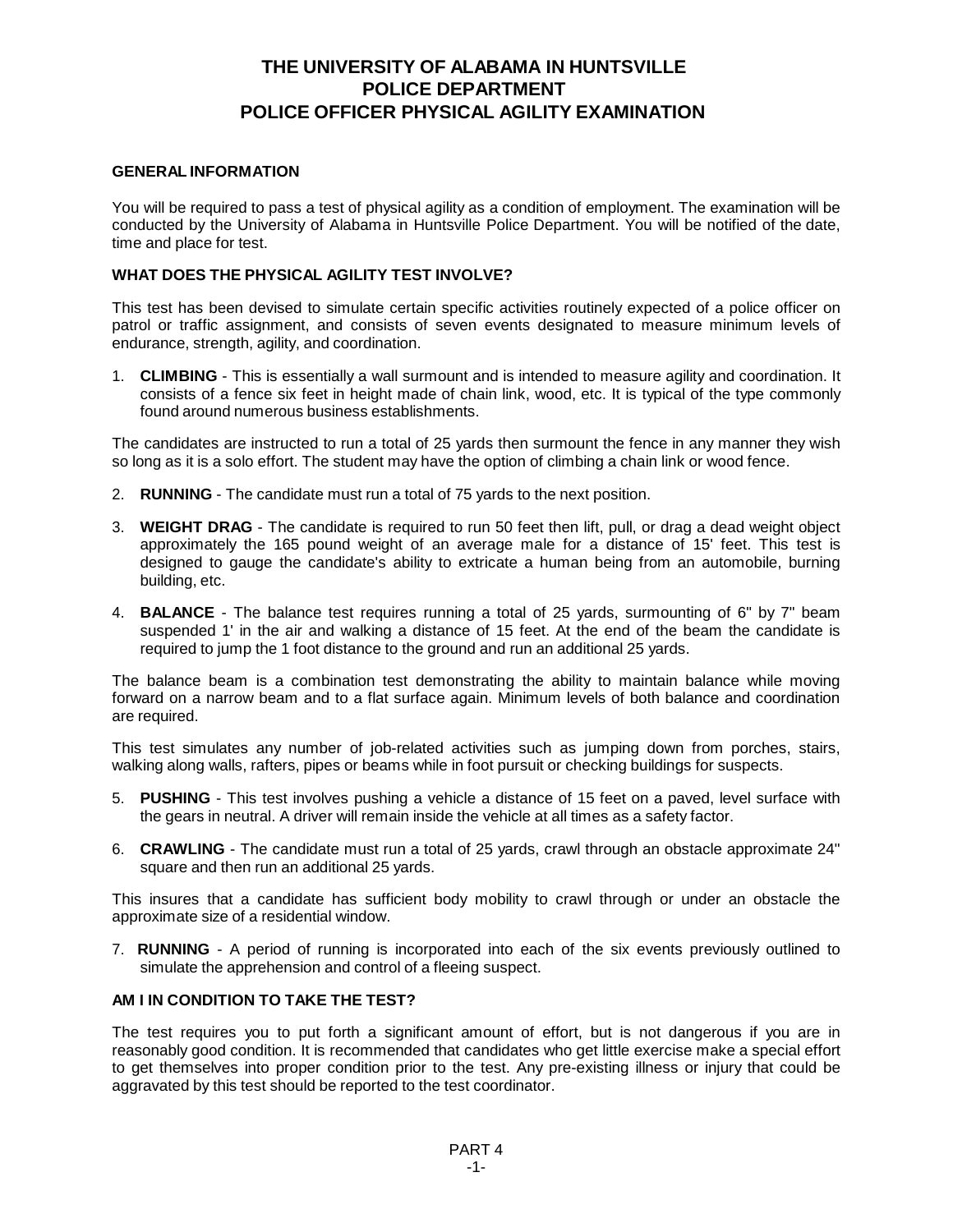### **CANDIDATES ARE ALLOWED UP TO THE MAXIMUM OF NINETY (90) SECONDS TO SUCCESSFULLY COMPLETE THE AGILITY PORTION OF THE TEST.**

#### **WHAT IF I DO NOT SATISFACTORILY COMPLETE THE TEST?**

A candidate will be allowed 3 attempts to successfully pass the agility examination. Anyone failing to complete the physical agility exam after 3 attempts as prescribed by Minimum Standards, will not continue in the selection process.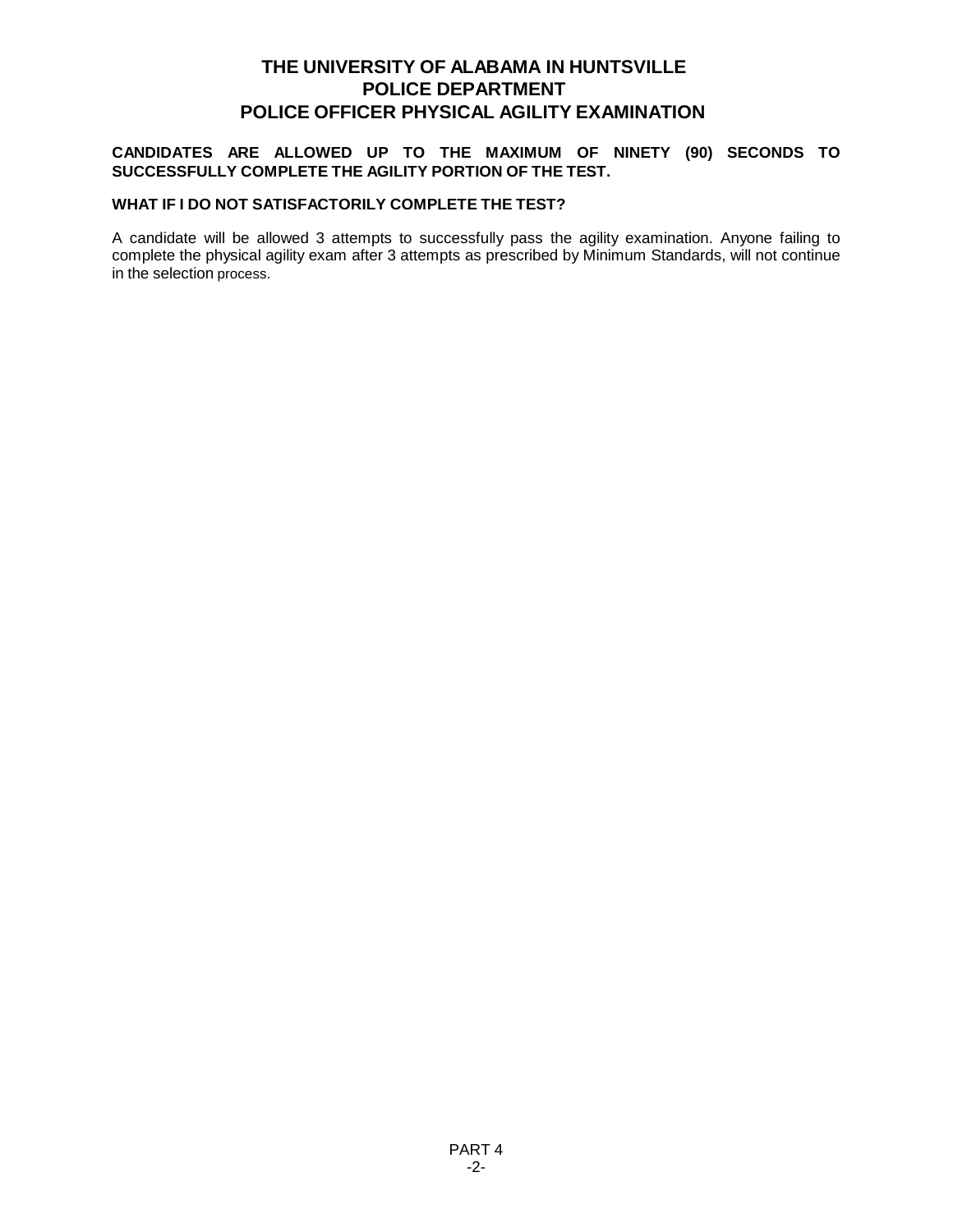#### **GENERAL INFORMATION**

You may be required to pass a test of physical ability as a condition of employment. The Police Chief has the discretion to determine who will take the Physical Ability test based on current or prior certification by the Alabama Peace Officers Training and Standards Commission. The examination (if applicable) will be conducted by The University of Alabama in Huntsville Police Department before an interview with the Police Chief. You will be notified of the date, time and place for testing.

#### **PHYSICAL ABILITY**

The physical ability test requires individuals to perform adequately on the 1.5 mile run test, the timed 1 minute sit-up test, and the timed 1 minute push-up test.

The entry level standards for the physical ability test are content valid, gender and age neutral, patterned after the Cooper Clinic's approved cardiovascular fitness and dynamic strength tests. All individuals will be held to the same fitness standard.

- 1. **1.5 Mile Run Test** individuals will be required to run exactly 1.5 miles on a flat, level course. A minimum time of 15 minutes and 28 seconds (15:28) will be required to pass this portion of the test.
- 2. **Timed 1 Minute Push-Up Test** The individual must perform 22 push-ups in one minute to pass the test. Push-ups will be performed as follows:
	- a. Place the palms of the hands on the ground
	- b. weight on the balls of the feet
	- c. maintain the legs in straight position, without bending knees
	- d. at the top of the up position lock the elbows
	- e. maintain the head in diagonal alignment with the torso
	- f. during the down position, bend the elbows to 90 degrees while keeping the knees locked and legs straight
	- g. during the down position, maintain the torso and legs parallel to the floor
	- h. the chest should be three inches from floor at the bottom of the downward movement.
- 3. **Timed 1 Minute Sit-Up Test** Individuals must perform 25 sit-ups in one minute to pass the test. Individuals will perform sit-ups according to the following:
	- a. Begin with knees at approximately a 45 degree angle
	- b. soles of the feet on the floor
	- c. partner holding the ankles
	- d. hands behind the head
	- e. first movement requires the elbows to come up to a position where the elbows touch the knees
	- f. next, return to the point where the back touches the floor
	- g. continue in this fashion.

#### **AM I IN CONDITION TO TAKE THE TEST?**

While the physical ability test requires you to put forth a significant amount of physical effort, it is not dangerous if you are in reasonably good physical condition. It is recommended that candidates who get little exercise make a special effort over a period of time to get themselves into proper physical condition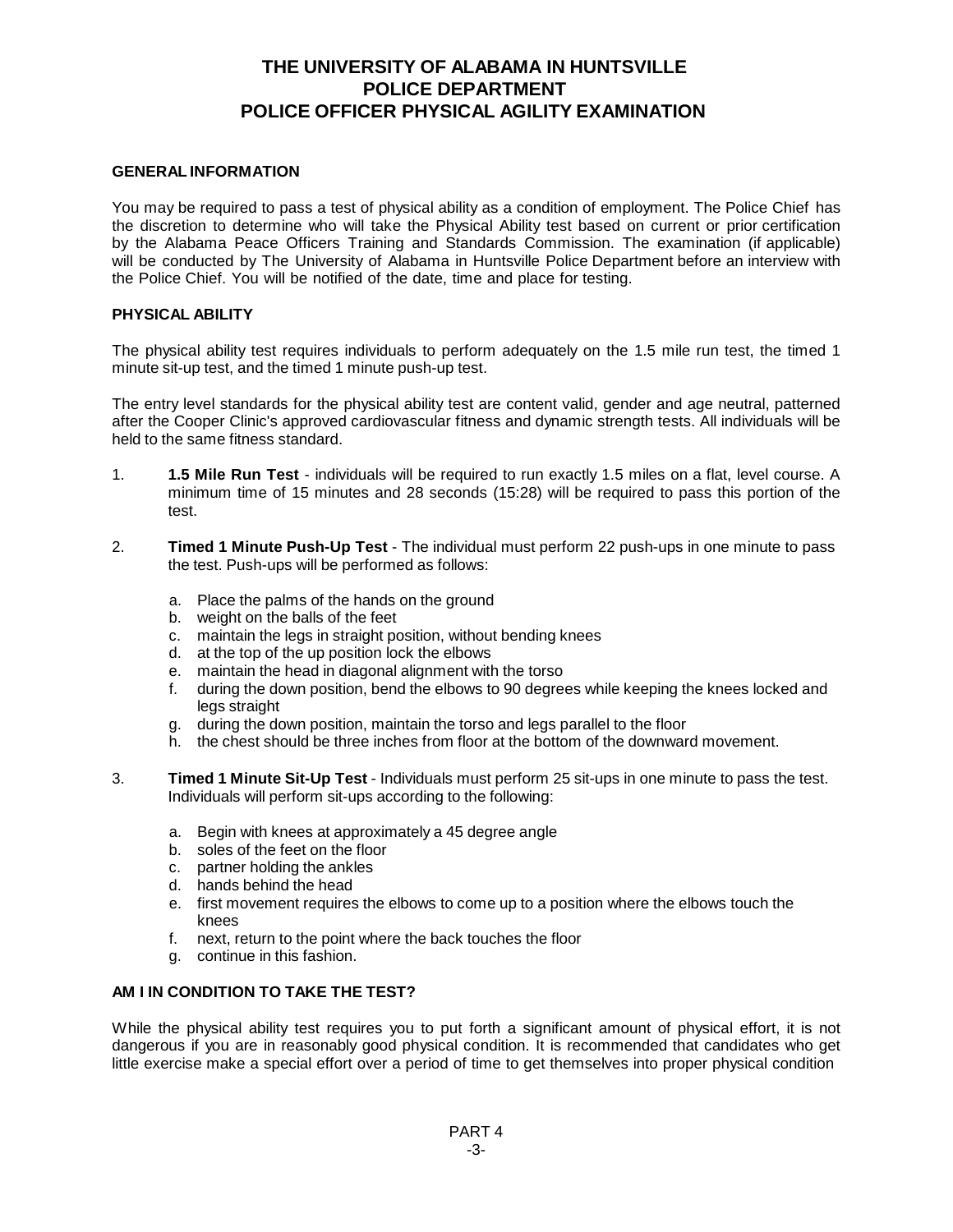prior to the test. Any pre-existing illness or injury which could be aggravated by this test should be reported to the test coordinator.

### **WHAT IF I DO NOT SATISFACTORILY COMPLETE THE TEST?**

A candidate will be allowed one attempt to successfully pass the physical ability examination. Anyone failing to complete the physical ability exam will not be considered for the present position. Candidates may be considered for future job vacancies as long as they are on the current Officer Candidate List.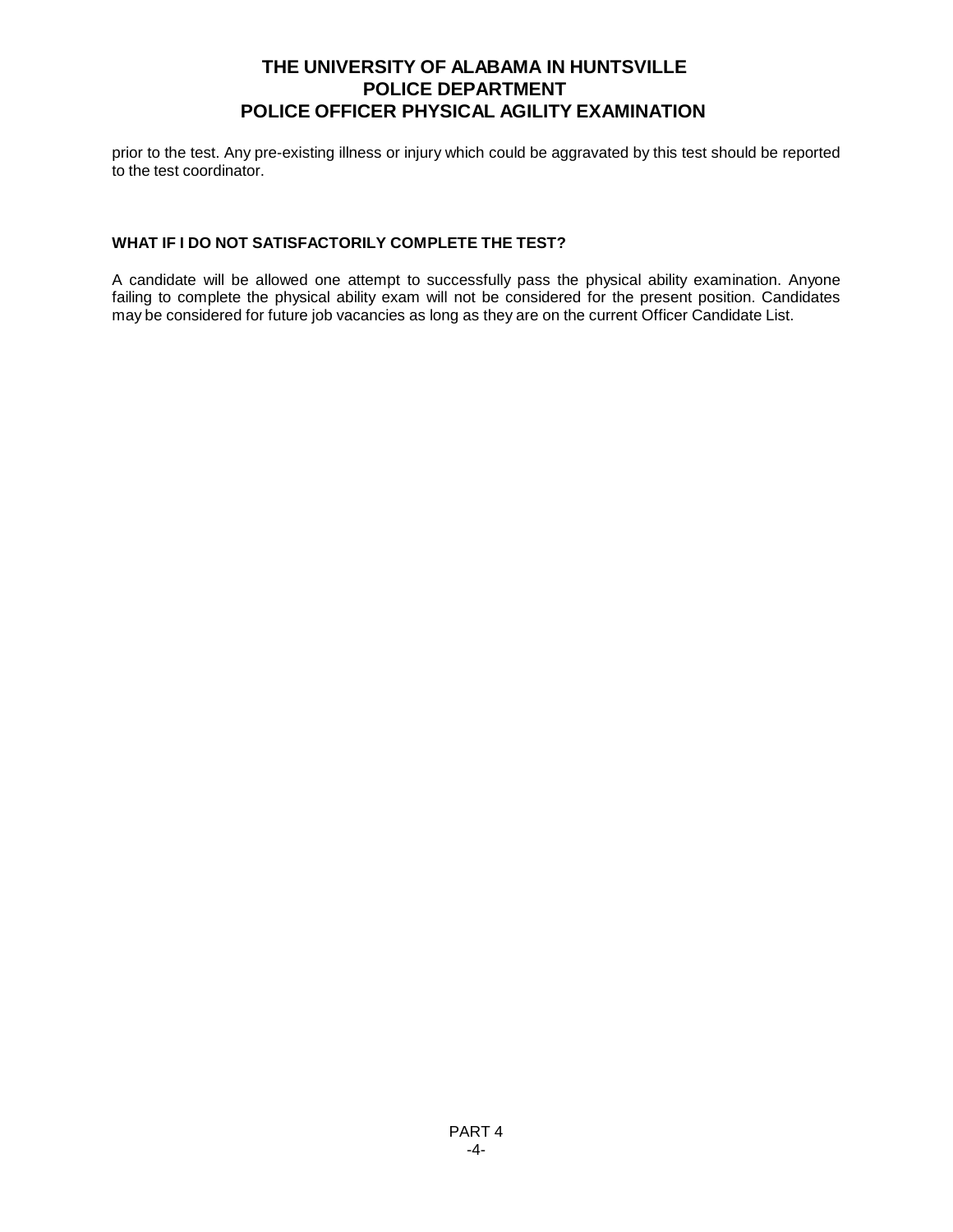#### **THE UNIVERSITY OF ALABAMA IN HUNTSVILLE SUPPLEMENT TO THE STAFF EMPLOYMENT APPLICATION FOR POLICE OFFICER**

#### **A. PERSONAL IDENTIFICATION:**

| ∟ast Name | First Name | Middle Initial | <b>Social Security Number</b> |
|-----------|------------|----------------|-------------------------------|

#### **B. AGE REQUIREMENT:**

Is your age 19 but less than 70? \_Yes \_No. (Age limits are required by State Law. Proof of age will be required if hired.) (RULE 650-X-2-.02)

#### **C. CITIZENSHIPREQUIREMENT:**

Are you a citizen of the United States? \_Yes \_No. (Citizenship is a requirement of State Law. Proof of citizenship will be required if hired.) (RULE 650- X-2-.06)

#### **D. DRIVER'S LICENSE REQUIREMENT:**

Do you have a valid driver's license? \_ Yes \_ No. (Possession of a valid driver's license is a requirement of State Law. Proof will be required if hired. (RULE 650-X-2-.08)

### **E. PHYSICAL QUALIFICATION REQUIREMENT:**

Do you meet the minimum physical requirements of State Law as specified in RULE 650-X-2-.04? Yes No.

(Minimum physical requirements are required by State Law. If in your judgment you have doubt, consult your physician. If hired, you will be required to take a physical examination by a physician approved by The University of Alabama in Huntsville.)

#### **F. MILITARY SERVICE REQUIREMENT:**

Have you been a member of the armed forces of the United States? Yes No. If yes, was your release/discharge honorable? \_\_\_\_ Yes \_\_\_\_ No.

(Honorable discharge is a requirement of State Law. Proof will be required if hired.) (RULE 650-X- 2- .07)

### **G. EDUCATIONAL REQUIREMENT:**

Do you meet the educational requirement of graduate of a high school accredited with or approved by the State Department of Education or a holder of a certificate of high school equivalency issued by General Education Development (G.E.D.)?

Yes No.

(State Law required minimum educational achievement. You may be required to offer copies of education records if hired.) (RULE 650-X-2-.03)

Have you satisfactorily completed the basic police training program required of law enforcement officers in the State of Alabama?

\_ \_ \_

 $\frac{1}{2}$  , and the set of the set of the set of the set of the set of the set of the set of the set of the set of the set of the set of the set of the set of the set of the set of the set of the set of the set of the set \_ \_ \_

Yes \_ No. If yes, describe what, where, and when attended.

\_ \_ \_ Have you attended but did not successfully complete the program? Yes  $\overline{\phantom{a}}$  No.

Note: If hired, you will be required the attain The Certification of Law Enforcement Officer as required by RULE 650-X-4 of The Commission. RULE 650-X-4.02 *Employment Requirements.* The applicant must be gainfully employed as a law enforcement officer by a law enforcement agency at the time of his/her application to the academy. Prior to certification, the applicant shall complete the required course of training established by the commission. An applicant may be provisionally appointed for a period of six months. No individual may by employed for an additional period until that individual is certified by the commission.

> (*Affirmative Action/Equal Opportunity Employer)*  $PAPT$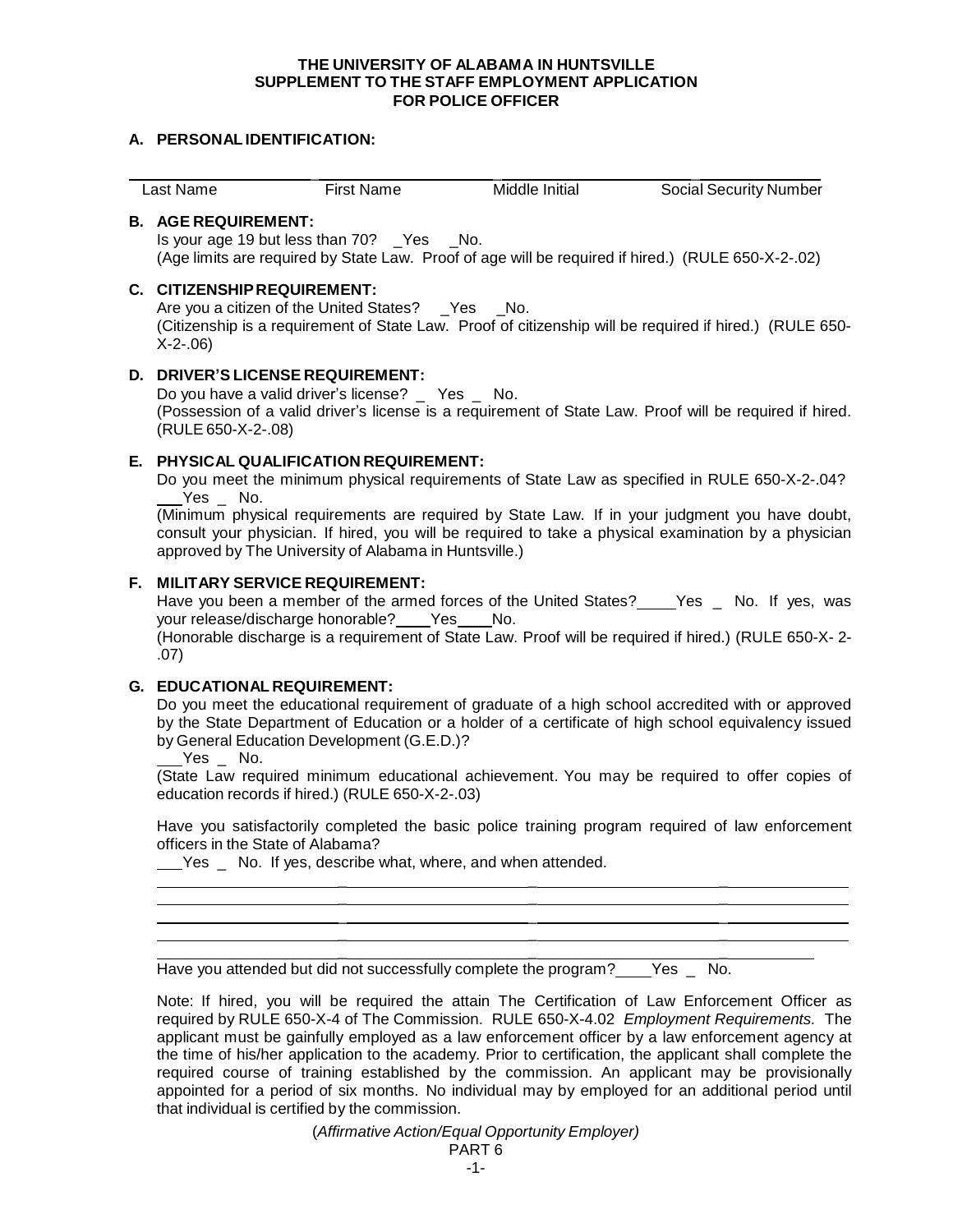#### **THE UNIVERSITY OF ALABAMA IN HUNTSVILLE SUPPLEMENT TO THE STAFF EMPLOYMENT APPLICATION FOR POLICE OFFICER**

#### **H. EMPLOYMENT HISTORY:**

*LAW ENFORCEMENT EXPERIENCE.* Briefly describe more fully any and all law enforcement work experience which you have had, give dates of employment, agency(s) where employed, description of duties and any other information which is relevant to this work experience.

#### **I. COURT RECORD REQUIREMENT:**

It is necessary that you be fully informed of the requirements of RULE 650-X-2-.05 to answer the following questions. Have you read RULE 650-X-2-.05? \_ Yes \_ No.

- (1) *CONVICTED OF A FELONY.* Have you been convicted of a Felony? \_ Yes No.
- (2) *CONVICTION OF A MISDEMEANOR.* Have you been convicted of a misdemeanor as described in RULE 650-X-2-.05(3)? \_ Yes \_ No.
- (3) *CONVICTION OF A MISDEMEANOR INVOLVING FORCE OR VIOLENCE.* Have you been convicted of such misdemeanor as described in RULE 650-X-2-.05(3)? \_Yes \_ No.

I understand that an arrest disclosed in my criminal record will not automatically disqualify me for this position. However, any arrests in my criminal record will be considered as part of the evaluation process and, depending on the circumstances of such arrest, may result in a decision not to hire me. Yes \_\_\_\_\_ No not to hire me. Yes

#### **J. REFERENCES:**

Give three references (not relatives, fellow employees or school teachers) who are responsible adults of reputable standing in their communities and who have known you well during the past five years.

| (1) |                                                                                                                                        |  |
|-----|----------------------------------------------------------------------------------------------------------------------------------------|--|
|     |                                                                                                                                        |  |
|     | Phone Number:<br><u> 1980 - Jan Samuel Barbara, político establecera en la propia de la propia de la propia de la propia de la pro</u> |  |
|     |                                                                                                                                        |  |
| (2) |                                                                                                                                        |  |
|     |                                                                                                                                        |  |
|     | Phone Number:<br><u> 1989 - Andrea Station Books, amerikansk politik (d. 1989)</u>                                                     |  |
|     |                                                                                                                                        |  |
| (3) |                                                                                                                                        |  |
|     | Address:___________________                                                                                                            |  |
|     | Phone Number:                                                                                                                          |  |
|     |                                                                                                                                        |  |

#### **\*IMPORTANT NOTIFICATION**

If any offer of employment is extended, it will be conditional. You will be required to have a physical and a psychological examination as specified by The University. You will also be required to provide additional personal information not contained in this application form. Your failure to comply may subject you to dismissal. Subsequent appointment is probationary for a minimum period of six (6) months of satisfactory performance after certification as law enforcement officer.

| DATE: | SIGNATURE OF APPLICANT: |  |
|-------|-------------------------|--|
|       |                         |  |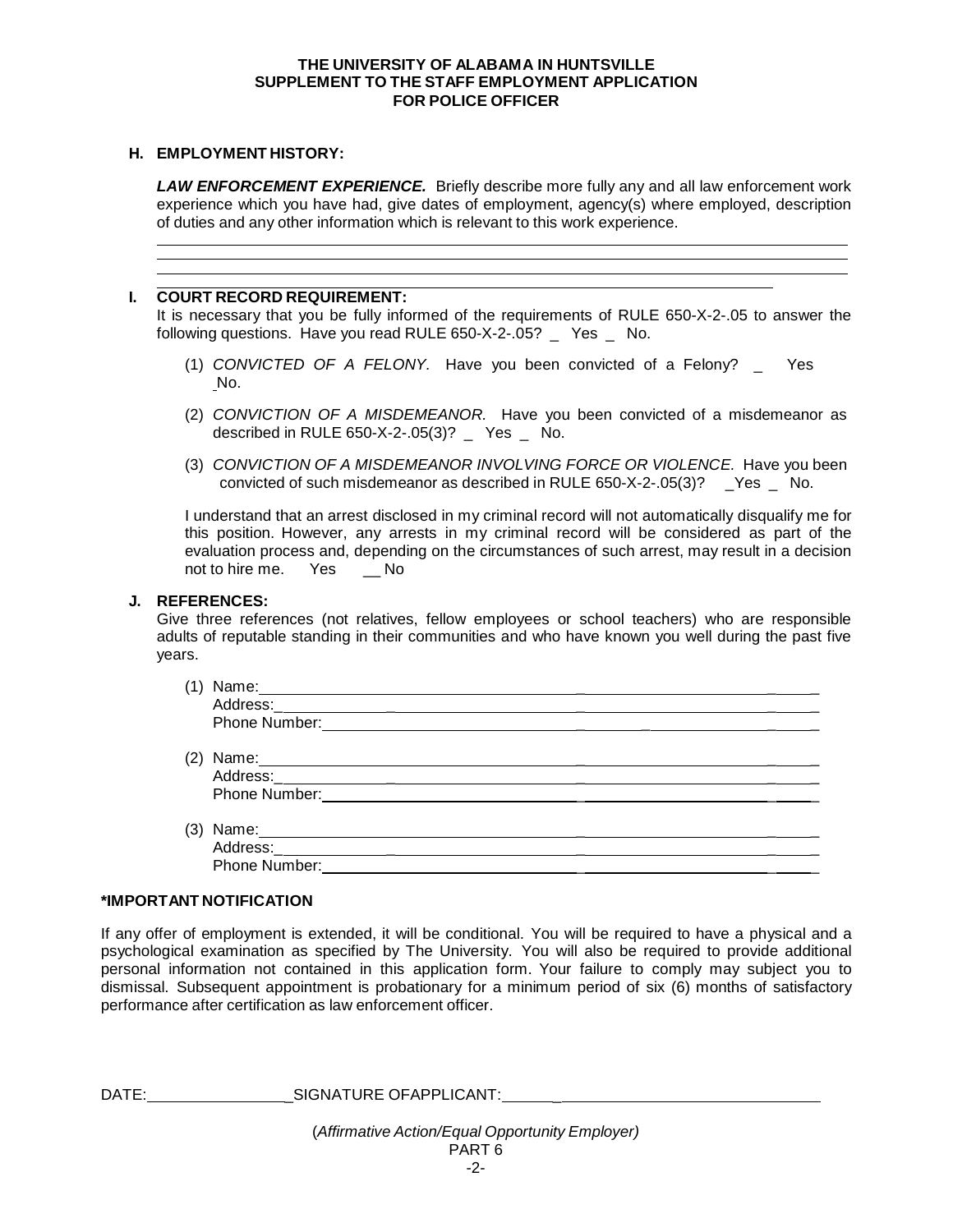#### **THE UNIVERSITY OF ALABAMA IN HUNTSVILLE** CRIMINAL HISTORY SUPPLEMENT

|                                                                                                                                   |                 |           | <b>MILITARY SERVICE</b>                                              |                          |             |
|-----------------------------------------------------------------------------------------------------------------------------------|-----------------|-----------|----------------------------------------------------------------------|--------------------------|-------------|
| SELECTIVE SERVICE NUMBER                                                                                                          |                 |           | HAVE YOU EVER SERVED IN THE ARMED FORCES, NATIONAL GUARD OR MILITARY |                          |             |
|                                                                                                                                   |                 | RESERVES? | YES[ ] NO[ ]                                                         |                          |             |
| <b>BRANCH</b>                                                                                                                     | DATE OF SERVICE |           | RANK AT DISCHARGE                                                    | <b>TYPE OF DISCHARGE</b> |             |
|                                                                                                                                   | тο              |           |                                                                      |                          |             |
| ARE YOU CURRENTLY PARTICIPATING IN ANY MILITARY RESERVE OR NATIONAL GUARD PROGRAMS? YES I                                         |                 |           |                                                                      |                          | NO.         |
| <b>BRANCH</b>                                                                                                                     | DATE OF SERVICE |           | ORGANIZATION DESIGNATION/NAME                                        |                          | <b>RANK</b> |
|                                                                                                                                   | TO              |           |                                                                      |                          |             |
| HAVE YOU EVER BEEN THE SUBJECT OF ANY JUDICIAL OR NON-JUDICIAL DISCIPLINARY ACTION? YES [ ] NO [ ]                                |                 |           |                                                                      |                          |             |
| (IF YES, GIVE DETAILS, BRANCH OF SERVICE, WHEN, WHERE, CIRCUMSTANCES, INCLUDING ARTICLE 15, CAPTAIN'S MAST, OR COURT<br>MARTIAL.) |                 |           |                                                                      |                          |             |
|                                                                                                                                   |                 |           |                                                                      |                          |             |
|                                                                                                                                   |                 |           |                                                                      |                          |             |
|                                                                                                                                   |                 |           |                                                                      |                          |             |

# **CRIMINAL HISTORY**

| YES I<br>NO I 1 | (IF YES, COMPLETE THE FOLLOWING.) |                 | AS AN ADULT, HAVE YOU EVER BEEN ARRESTED OR CONVICTED OF ANY OFFENSE, EXCLUDING TRAFFIC OFFENSES? |                    |
|-----------------|-----------------------------------|-----------------|---------------------------------------------------------------------------------------------------|--------------------|
| <b>DATE</b>     | LOCATION (CITY AND STATE)         | ORIGINAL CHARGE | FINAL CHARGE IF AMENDED OR REDUCED                                                                | <b>DISPOSITION</b> |
|                 |                                   |                 |                                                                                                   |                    |
|                 |                                   |                 |                                                                                                   |                    |
|                 |                                   |                 |                                                                                                   |                    |
|                 |                                   |                 |                                                                                                   |                    |

NOTE: If the applicant has been convicted of a misdemeanor involving force, violence, or moral turpitude, the following information must be supplied:

(1) certified court disposition of charge(s).

Г

(2) notarized affidavit from the applicant describing the circumstances involving the offense.

|                       |                 |                        | <b>DRIVER HISTORY</b> |  |                                                                                                                   |
|-----------------------|-----------------|------------------------|-----------------------|--|-------------------------------------------------------------------------------------------------------------------|
| DRIVER LICENSE NUMBER | <b>STATE</b>    | <b>EXPIRATION DATE</b> |                       |  | NAMES UNDER WHICH LICENSE WAS GRANTED                                                                             |
| MILITARY BASES)       |                 |                        |                       |  | LIST ALL TRAFFIC OFFENSES (EXCEPT PARKING VIOLATIONS) YOU HAVE RECEIVED WITHIN THE LAST FIVE (5) YEARS (INCLUDING |
| NATURE OF VIOLATION   | LOCATION (CITY) | APPROXIMATE DATE       |                       |  | INDICATE WHETHER FINED OR ACTION TAKEN<br>ON DRIVER LICENSE                                                       |
|                       |                 |                        |                       |  |                                                                                                                   |
|                       |                 |                        |                       |  |                                                                                                                   |
|                       |                 |                        |                       |  |                                                                                                                   |
|                       |                 |                        |                       |  |                                                                                                                   |
|                       |                 |                        |                       |  |                                                                                                                   |
|                       |                 |                        |                       |  |                                                                                                                   |

# **NOTICE**:

Failure of an applicant to reveal any and all arrests, including traffic tickets, may result in denial of this application.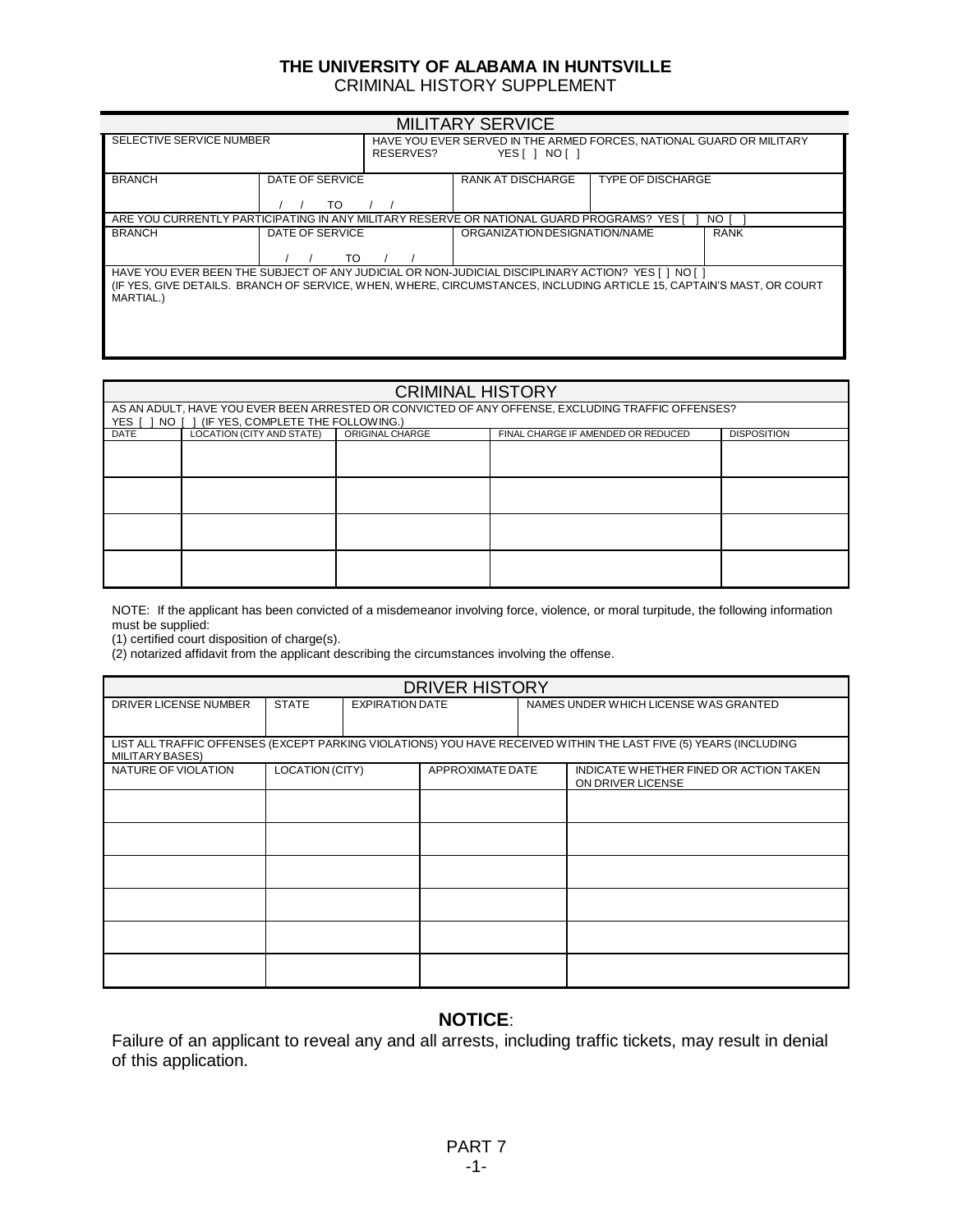# **RELEASE OF INFORMATION AUTHORITY**

TO WHOM IT MAY CONCERN:

I, the undersigned, have made application for employment as a police officer with The University of Alabama in Huntsville Police Department.

I request that the authorized representatives of The University of Alabama in Huntsville Police Department to view and/or be furnished a copy of my personal record and I hereby release and hold forever harmless The University of Alabama in Huntsville and or The University of Alabama in Huntsville Police Department and/or its specified representatives and \_\_\_\_\_\_, the custodian of my personal record, from any and all liability resulting in my not gaining employment with The University of Alabama in Huntsville Police Department because of any information which may be derogatory that is obtained from such records.

IN WITNESS THEREOF, I HAVE HERETO SET MY HAND ON THIS THE DAY OF  $\sim$  20  $\sim$ 

**SIGNED:**

**ADDRESS:**

**WITNESS:**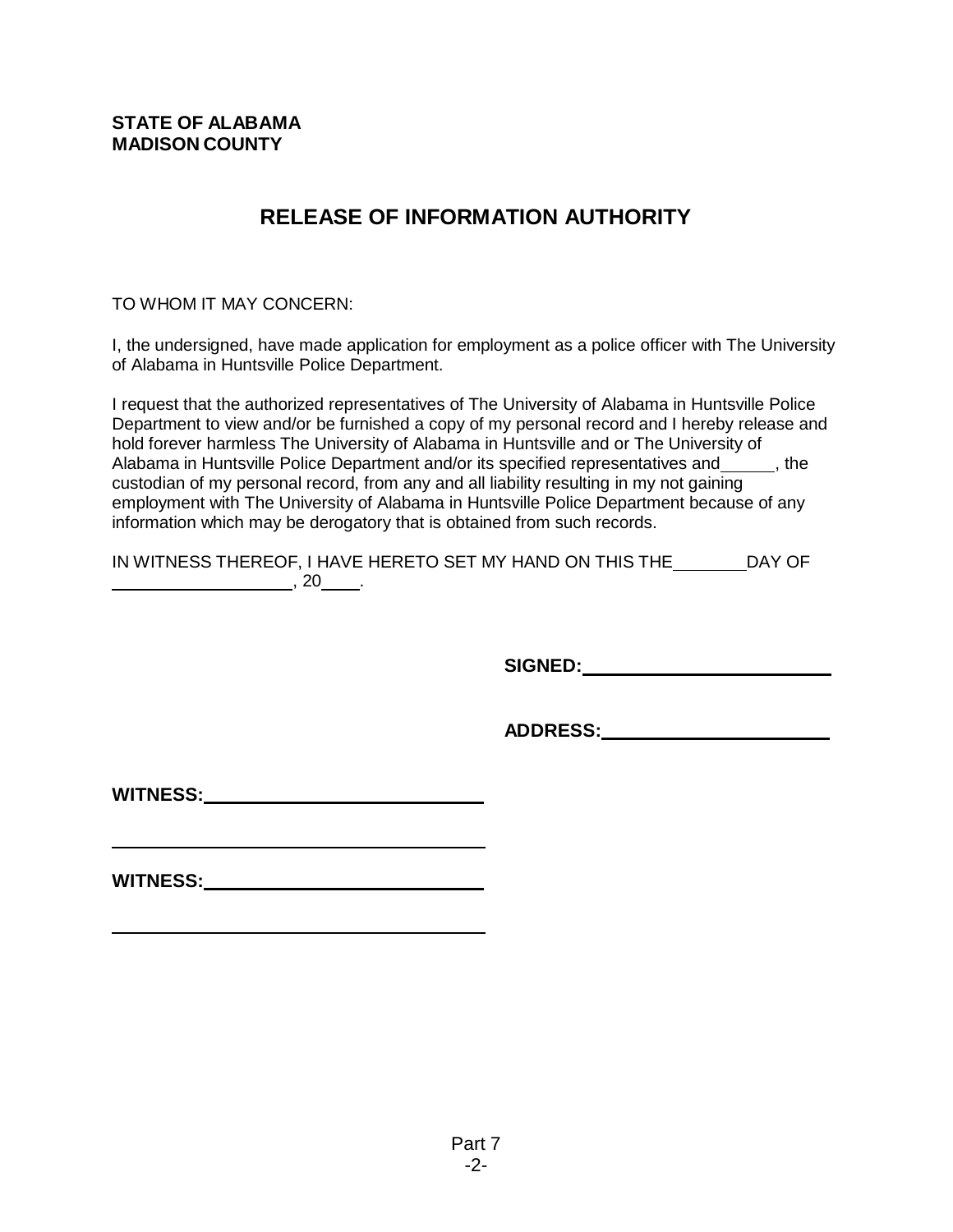# **PHYSICAL AGILITY/ABILITY RELEASE**

## TO WHOM IT MAY CONCERN:

I, the undersigned, hereby acknowledge that participation in a physical agility and/or physical ability test is required for my consideration for employment as a police officer for the University of Alabama in Huntsville. I desire to be considered for such position and agree to participate in any physical agility and/or physical ability test related to such consideration.

In consideration thereof, I hereby release absolutely, forever discharge, and covenant not to sue the University of Alabama in Huntsville, its officers, employees, or agents and any other person, firm, or entity associated in any way with the administration of such physical agility and/or physical ability test from all liability, claims, demands, actions, and expenses of every kind and variety for personal or bodily injury (including any resulting in death) or other damages that I may sustain from whatever cause during, arising out of, or as a result of my participation in such physical agility and/or physical ability tests.

I do further hereby expressly, knowingly, and voluntarily assume all risk of personal or bodily injury from hazards incident to, ordinarily associated with, or reasonably foreseeable from my participation in such physical agility and/or physical ability tests.

| IN WITNESS THEREOF, I HAVE HERETO SET MY HAND ON THIS THE | DAY OF |
|-----------------------------------------------------------|--------|
|                                                           |        |

**SIGNED:**

**ADDRESS:**

**WITNESS:**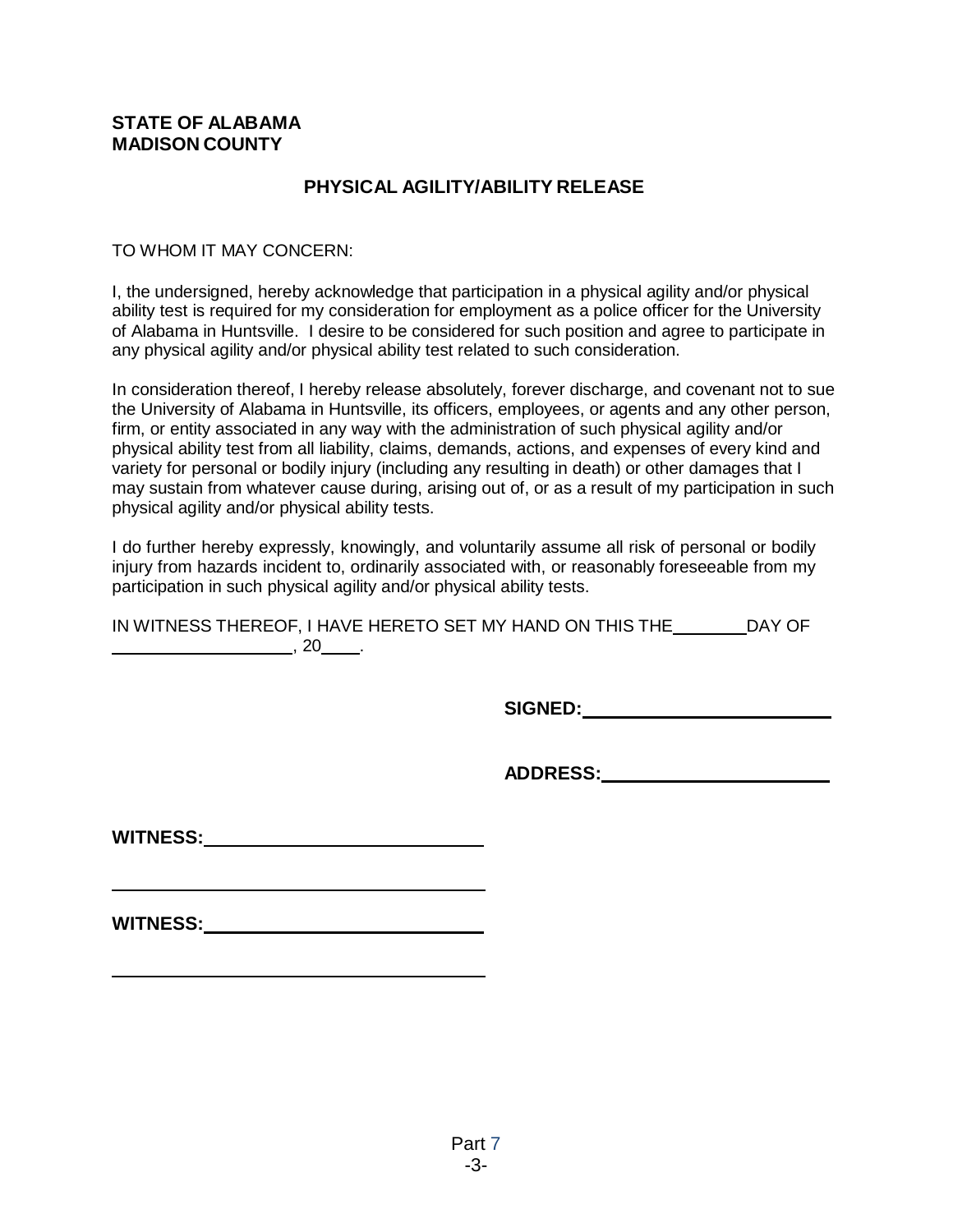# **AUTHORIZATION TO DISCLOSE MEDICAL AND HOSPITAL INFORMATION**

TO: Any physician, surgeon, hospital, or clinic by whom or at which the undersigned has been treated.

I, the undersigned, have made application for employment as a police officer with The University of Alabama in Huntsville Police Department.

You are hereby authorized and requested to furnish The University of Alabama in Huntsville Police Department, The University of Alabama in Huntsville, any and all medical information and records in any wise relating to me regarding my physical condition and/or injuries including any and all treatment prescribed or given to me, diagnosis and prognosis of my condition, including any and all other notes and statements of doctors and nurses, x-rays and other tests, and any/all other information which my said prospective employer may request concerning me. I hereby expressly waive any privilege which I may have with request to such information and records.

| IN WITNESS WHEREOF, I HAVE HERETO SET MY HAND ON THIS THE | DAY OF |
|-----------------------------------------------------------|--------|
|                                                           |        |

**SIGNED:**

**ADDRESS:**

| <b>WITNESS:</b> |  |
|-----------------|--|
|                 |  |